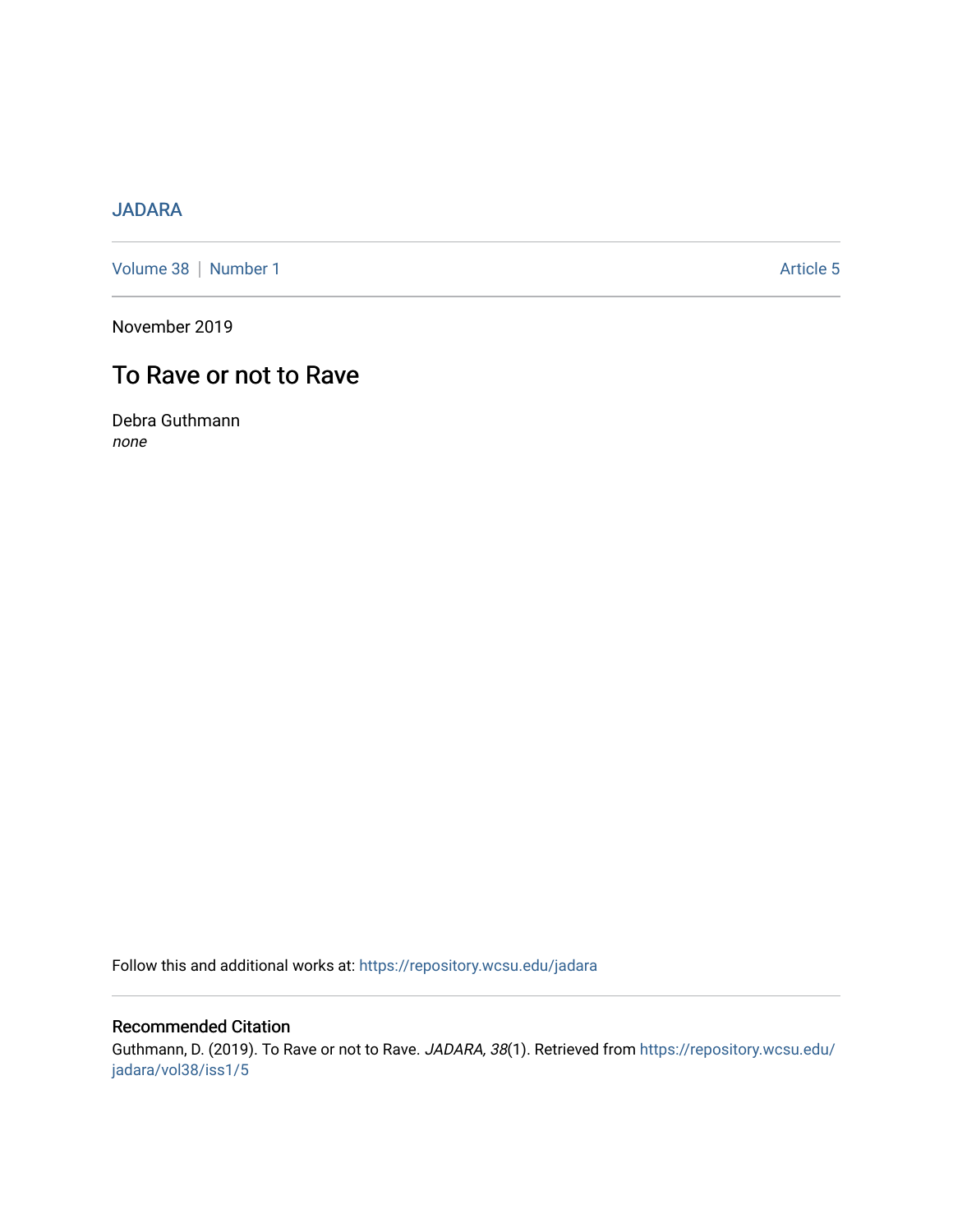#### To Rave or not to Rave

#### Debra Guthmann, Ed. D

### ADARA Conference 2003 East Rutherford, NJ

Club drugs, popular for years at all-night rave parties, are moving steadily into the mainstream, and the drugs, particularly Ecstasy, are easy to get in schools and neighborhoods. Club drugs are being used by deaf teenagers, young adults who are in post-secondary programs as well as adults. These drugs, collectively termed club drugs, include MDMA/Ecstasy (Methylenedioxymethamphetamine), Rohypnol (Flunitrazepam), GHB (Gamma Hydroxybutyrate), and Ketamine (Ketamine hydrochloride). In recent years, certain drugs have emerged and become popular among teens and young adults at dance clubs and "raves."

Last year, more than 1.4 million people ages 18-25 reported taking Ecstasy at least once according to the National Household Survey on Drug Abuse (2000). Among high school students,  $9.2\%$  of  $12^{\text{th}}$ graders,  $6.2\%$  of  $10^{th}$  3.5% of  $8^{th}$  graders stated that they had used Ecstasy in the past year. Results from this survey also indicate that 11.7% of 12<sup>th</sup> graders, 8.0% of 10<sup>th</sup> graders, and 5.2% of 8<sup>th</sup> graders used Ecstasy at least once during their lives. In 1996, when Ecstasy use was first measured by this survey, 6.1% of 12<sup>th</sup> graders, 5.6% of 10<sup>th</sup> graders, and 3.4% of  $8<sup>th</sup>$  graders reported lifetime use of the drug, and 9.1% of college students and 7.2% of young adults (ages 19-28) surveyed in 2000 reported that they had used Ecstasy at least once in the past year. This is up from 5.5% of college students and 3.6% of young adults surveyed in 1999 reporting past year Ecstasy use. Survey results also indicate that 13.1% of college students and 11.6% of young adults reported using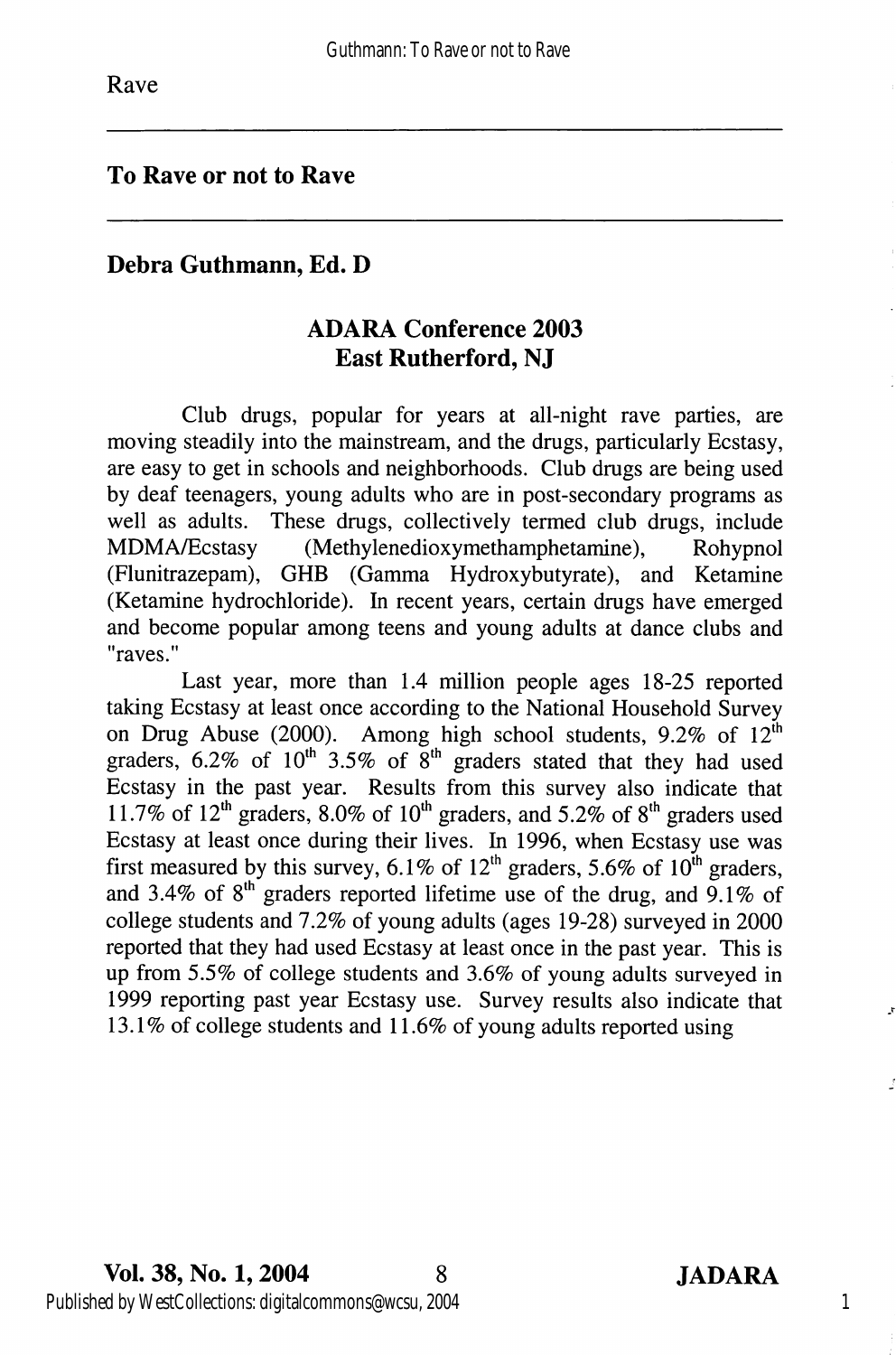MDMA at least once in their lifetimes. According to the 2000 National Household Survey on Drug Abuse, more than 6.4 million people age 12 and older reported that they had used Ecstasy at least once in their lives. Among 12-17 year olds, 2.6% reported lifetime Ecstasy use, 9.7% of 18- 25 year olds reported lifetime Ecstasy use.

Ecstasy, by far the most popular of the club drugs, produces both stimulant and psychedelic effects, and users often dance all night. Ecstasy users become bewitched by flashing lights and music with a steady bass beat. Teens may attend all-night rave parties featuring techno music and light shows that cater to an Ecstasy user's heightened sensitivities to light, sound and touch. To capitalize on their heightened senses, partiers wave light sticks, tape flashing "belly lights" to their navels or wear luminescent, flickering bracelets called Toobies. Users may wear fuzzy sweaters or other soft fabrics. Some Ecstasy users coat surgical masks with vapor rubs for the cooling rush sensation. Ecstasy also causes involuntary jaw clenching, so users suck on pacifiers and candy necklaces to alleviate the effects. Abuse experts and law enforcement authorities say that as users get bored with Ecstasy alone, they are experimenting with dangerous drug combinations. Ecstasy users may snort a "bump" of Ketamine to intensify the hallucinatory aspects of Ecstasy at the peak of a "roll." As the Ecstasy wears off, users may drink a shot glass or capful of GHB to ease off Ecstasy's speed effects.

Before it was made illegal in 1985, MDMA was used by psychiatrists as a therapeutic tool. Studies are currently underway in Spain and Israel assessing MDMA's effectiveness in the treatment of Post Traumatic Stress Disorder (PTSD). MDMA is a "mood elevator" that produces a relaxed, euphoric state. It does not produce hallucinations. MDMA takes effect 20 to 40 minutes after taking a tablet, with little rushes of exhilaration which can be accompanied by nausea. 60 to 90 minutes after taking the drug, the user feels the peak effects. Sensations are enhanced and the user experiences heightened feelings of empathy, emotional warmth, and self-acceptance. The effects of 'real' ecstasy subside after about 3-5 hours. Users report that the experience is very pleasant and highly controllable. Even at the peak of the effect, people can usually deal with important matters. The effect that makes MDMA different from other drugs is empathy, the sensation of understanding and accepting others. Ecstasy is almost always swallowed as a tablet or capsule. A normal dose is around 100-125 mg. Black

ę

à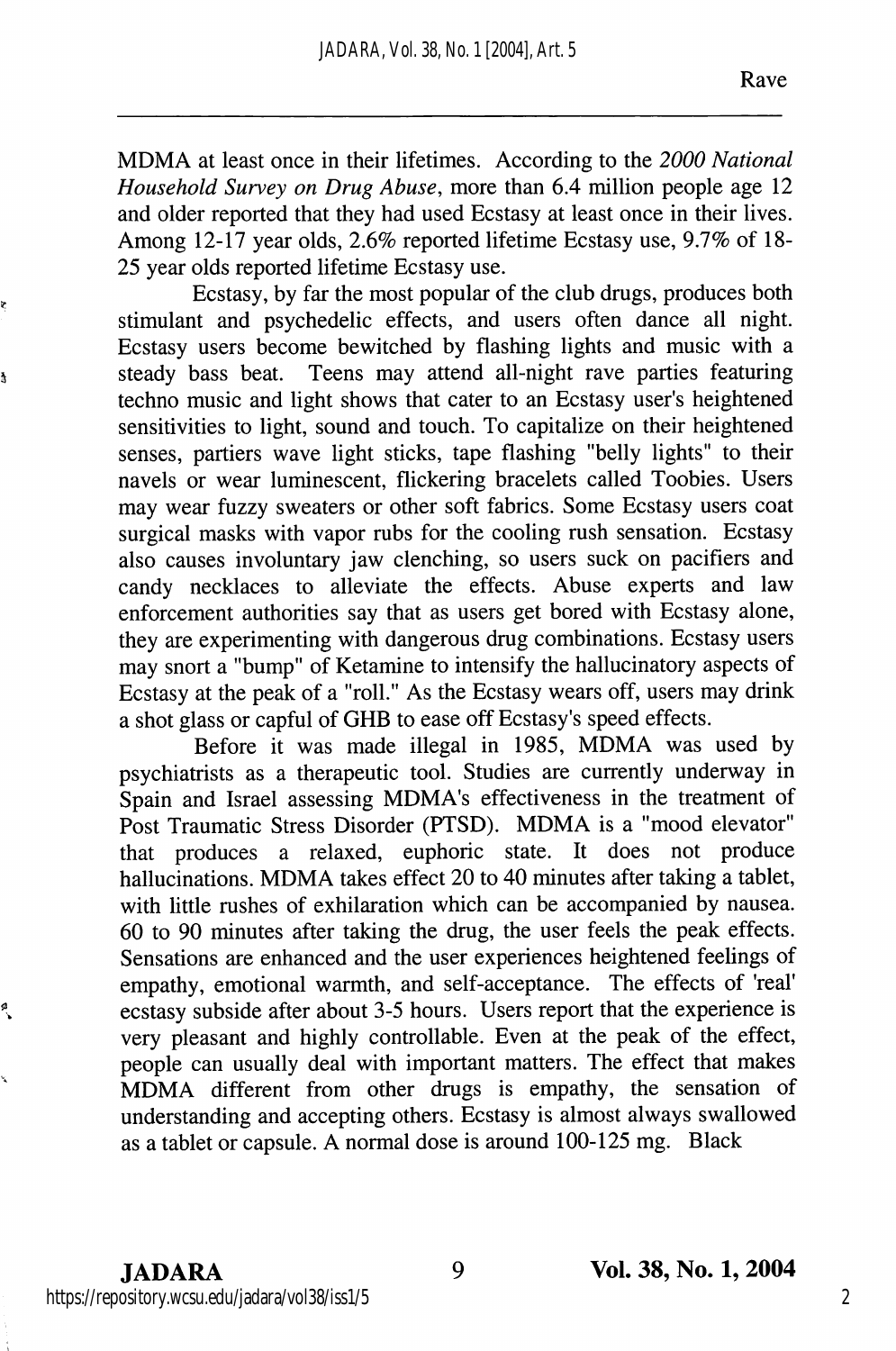market "Ecstasy" tablets vary widely in strength, and often contain other drugs.

Ecstasy is not physically addictive. However, the drug can often take on great importance in people's lives, and some people become rather compulsive in their use. Taken too frequently, however, MDMA loses its special effect. MDMA releases the brain chemical serotonin, elevating mood and acting as a short-term antidepressant. Frequent or high doses have been linked to neurotoxic damage in laboratory animals. It is still unknown whether such damage occurs in humans or, if it does, whether this has any long-term, negative consequences. There have been some deaths associated with MDMA. Usually these have been a result of heatstroke from dancing for long periods of time in hot clubs without replenishing lost body fluids. Much of what is sold as "Ecstasy" on the black market actually contains other drugs. Mixing Ecstasy with alcohol or other drugs increases the risk of adverse reactions. When you take Ecstasy (or any stimulant drug) your body temperature rises. When you take Ecstasy in a hot place (like a rave) your body temperature rises even more. With body temperatures raised to these very high levels there is a risk of developing heat stroke. When your body overheats you lose fluid. Some ravers lose pints and pints of fluid when dancing in hot places. At a crowded indoor rave you could lose up to 6 pints in 6 hours. These fluids must be replaced. Sometimes "Ecstasy" tablets do not contain real Ecstasy. DXM, a cough suppressant that dries out the lungs, is often found in fake Ecstasy tablets. In high doses DXM not only raises your body temperature but also dries out your skin and prevents you from sweating. Since sweating is the main way the body cools itself down, DXM is even more likely to cause heatstroke.

Ketamine, an anesthetic used mostly on animals, is a disassociate drug that produces hallucinations, GHB is a tasteless, odorless depressant that sedates and intoxicates users and may be used to come down from Ecstasy. GHB also has been used by rapists to subdue their victims. The tasteless and odorless depressants Rohypnol and GHB are often used in the commission of sexual assaults due to their ability to sedate and intoxicate unsuspecting victims. Rohypnol, a sedative/tranquilizer, is legally available for prescription in many countries outside of the U.S. and is widely available in Mexico, Colombia, and Europe. Although usually taken orally in pill form, reports have shown that users are also grinding Rohypnol into a powder and snorting the drug.

ř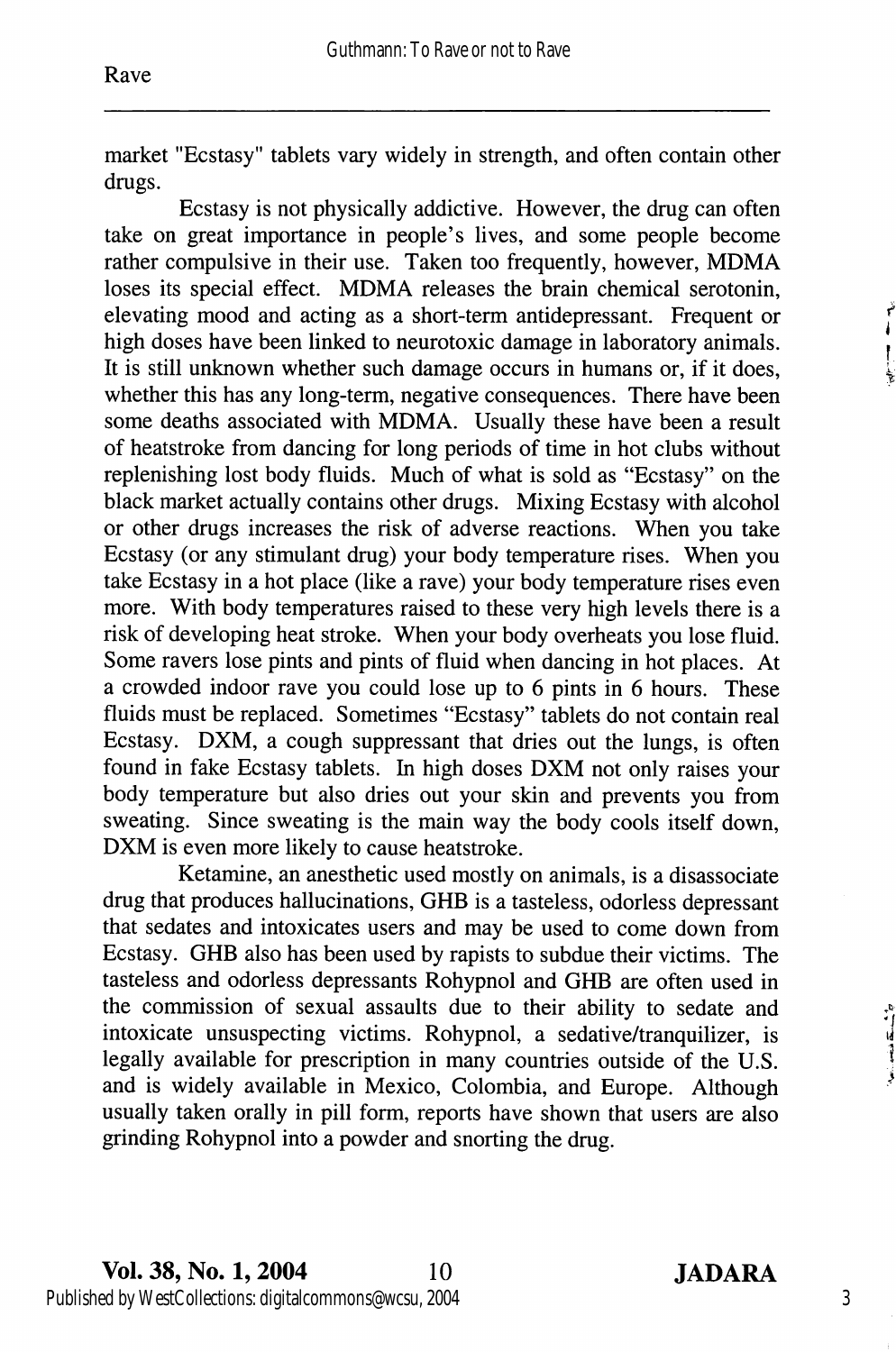GHB usually comes as an odorless liquid, slightly salty to the taste, and sold in small bottles. It has also been found in powder and capsule form. It is classified as a sedative-hypnotic, and was originally developed as a sleep-aid. At lower doses GHB has a euphoric effect similar to alcohol, and can make the user feel relaxed, happy and sociable. Higher doses can make the user feel dizzy and sleepy, and can sometimes cause vomiting, muscle spasms, and loss of consciousness. Overdoses will always cause loss of consciousness (temporary coma), and will slow down breathing. Sometimes, and particularly if mixed with alcohol, GHB can slow breathing down to a dangerously low rate, which has caused a number of deaths. A teaspoon or capful by mouth is usually considered a normal dose, but strength can vary from batch to batch. Careful users start with half a teaspoon and wait at least an hour before deciding whether to take more. The effects are usually felt between ten minutes and one hour after ingestion. The primary effects last about 2-3 hours, but residual effects can last up to a whole day. It's hard to find the proper dose with GHB. A teaspoon might be perfect one time, but an overdose the next time. It depends on body weight, and how much food is in the stomach, and other random factors. The effects may not peak for up to two hours, and many overdoses have occurred from people not waiting long enough before taking more. Mixing GHB with alcohol or other depressants is extremely dangerous and has caused many deaths due to respiratory failure. Passing out on GHB by itself is also dangerous and potentially life-threatening. Do not drive on GHB. One dose can impair motor coordination by as much as six drinks of alcohol. Also, the effects come on fast and, unlike alcohol, cannot be controlled or paced. Regular, daily use of GHB can cause physical dependency with harsh withdrawal symptoms.

The abuse of Ketamine, a tranquilizer most often used on animals, became popular in the 1980s, when it was realized that large doses cause reactions similar to those associated with the use of PCP, such as dream-like states and hallucinations. The liquid form of Ketamine can be injected, consumed in drinks, or added to smokable materials. The powder form can also be added to drinks, smoked, or dissolved and then injected. Legitimately used by veterinarians, Legitimately used by veterinarians, Ketamine is sometimes stolen from animal hospitals and veterinary clinics. DEA reporting also indicates that some of the Ketamine available in the U.S. has been diverted from pharmacies in Mexico.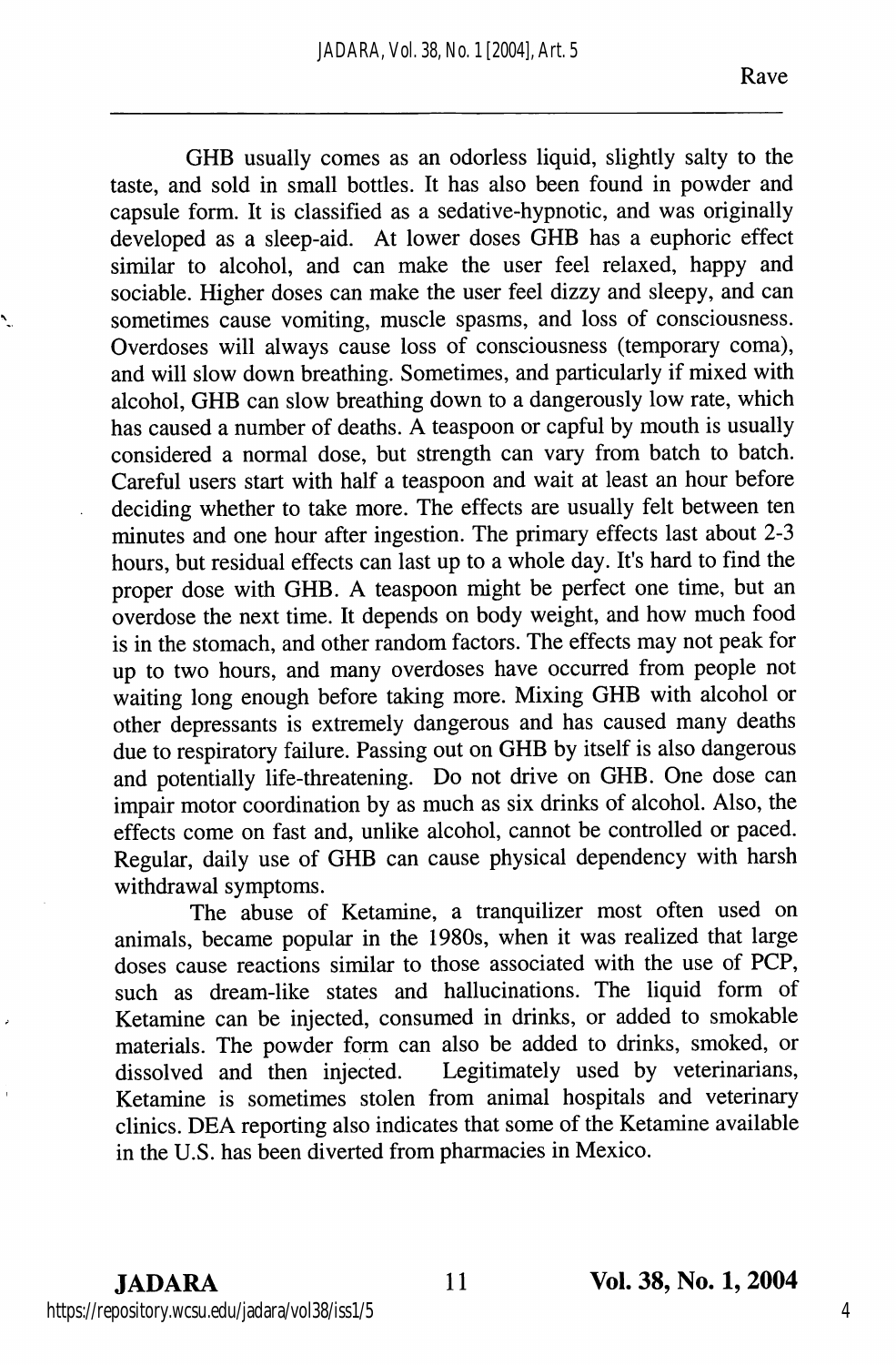Using MDMA can cause serious psychological and physical damage. The psychological effects can include confusion, depression, anxiety, and paranoia and may last weeks after ingesting the substance. Physically, a user may experience nausea, faintness, and significant increases in heart rate and blood pressure. MDMA use can cause hyperthermia, muscle breakdown, seizures, stroke, kidney and muscle breakdown, seizures, cardiovascular system failure, and may lead to death. Also, chronic use of MDMA has been found to produce long-lasting, possibly permanent, damage to the sections of the brain critical to thought and memory.

Rohypnol, GHB, and Ketamine are all central nervous system depressants. Lower doses of Rohypnol can cause muscle relaxation and can produce general sedative and hypnotic effects. In higher doses, Rohypnol causes a loss of muscle control, loss of consciousness, and partial amnesia. When combined with alcohol, the toxic effects of Rohypnol can be aggravated. The sedative effects of Rohypnol begin to appear approximately 15-20 minutes after the drug is ingested. These effects typically last from 4-6 hours after administration of the drug, but some cases have been reported in which the effects were experienced 12 or more hours after administration. The use of Ketamine produces effects similar to PCP and LSD, causing distorted perceptions of sight and sound and making the user feel disconnected and out of control. The overt hallucinatory effects of Ketamine are relatively short-acting, lasting approximately one hour or less. However, the user's senses, judgment, and coordination may be affected for up to 24 hours after the initial use of the drug. Use of this drug can also bring about respiratory depression, heart rate abnormalities, and a withdrawal syndrome.

#### SIGNS THAT SOMEONE MAY BE USING CLUB DRUGS

- 1. Staying out very late. Most "RAVE" parties begin late and end at daybreak. "RAVE" parties are the primary distribution point for Club drugs.
- 2. Extreme or moderate irritability the day after consuming these drugs. Ecstasy is called the hug drug because it heightens users sensory preceptors and lowers inhibitions. It triggers the release of serotonin in the brain, which governs mood. A depletion of serotonin in the brain causes irritability the day after use.
- 3. Possessing a baby pacifier or a pacifier made of candy. Some Club drugs cause the users to clench their teeth tightly which causes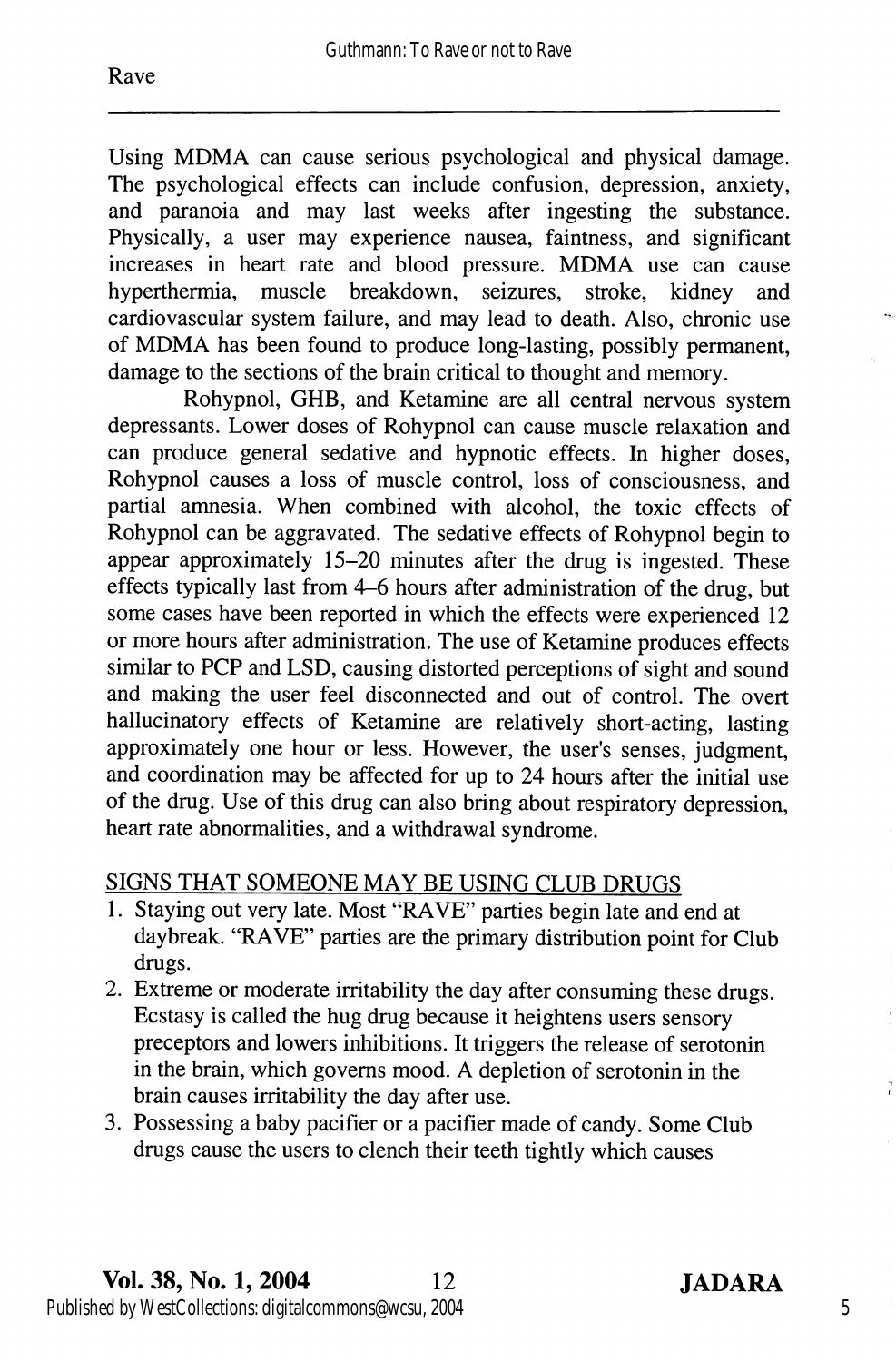discomfort. The pacifier eliminates the discomfort.

- 4. Inability to sleep.
- 5. Possession of fluorescent light sticks. Because drug users sensory preceptors are heightened with drugs such as Ecstasy, fluorescent light sticks are popular with club drug users.. Alcohol is not synonymous with club drug use. When alcohol is mixed with club drug use, it compounds the effects of the drug. GHB and Rohypnol are considered date rape drugs and the date rape effect is heightened with the introduction of alcoholic beverages.

#### References

National Institute on Drug Abuse, Infofax: Club Drugs. February 2000

National Institute on Drug Abuse, Communitv Drug Alert Bulletin: Club Drugs. December 1999

Drug Enforcement Administration Web site. Drug Descriptions: Gamma Hvdroxvbutvric Acid (GHB)

Drug Enforcement Administration, Club Drugs: An Update. September 2001

Substance Abuse and Mental Health Services Administration, Results from the 2001 National Survev on Drug Use and Health: National Findings. September 2001

National Drug Intelligence Center, National Drug Threat Assessment, 2004, April 2004

Office of Applied Studies (2001). Summary of findings from the 2000 National Household Survey on Drug Abuse (National Household Survey on Drug Abuse Series: H-I3, DHHS Publication No. SMA 01-3549). Rockville, MD: Substance Abuse and Mental Health Services Administration.